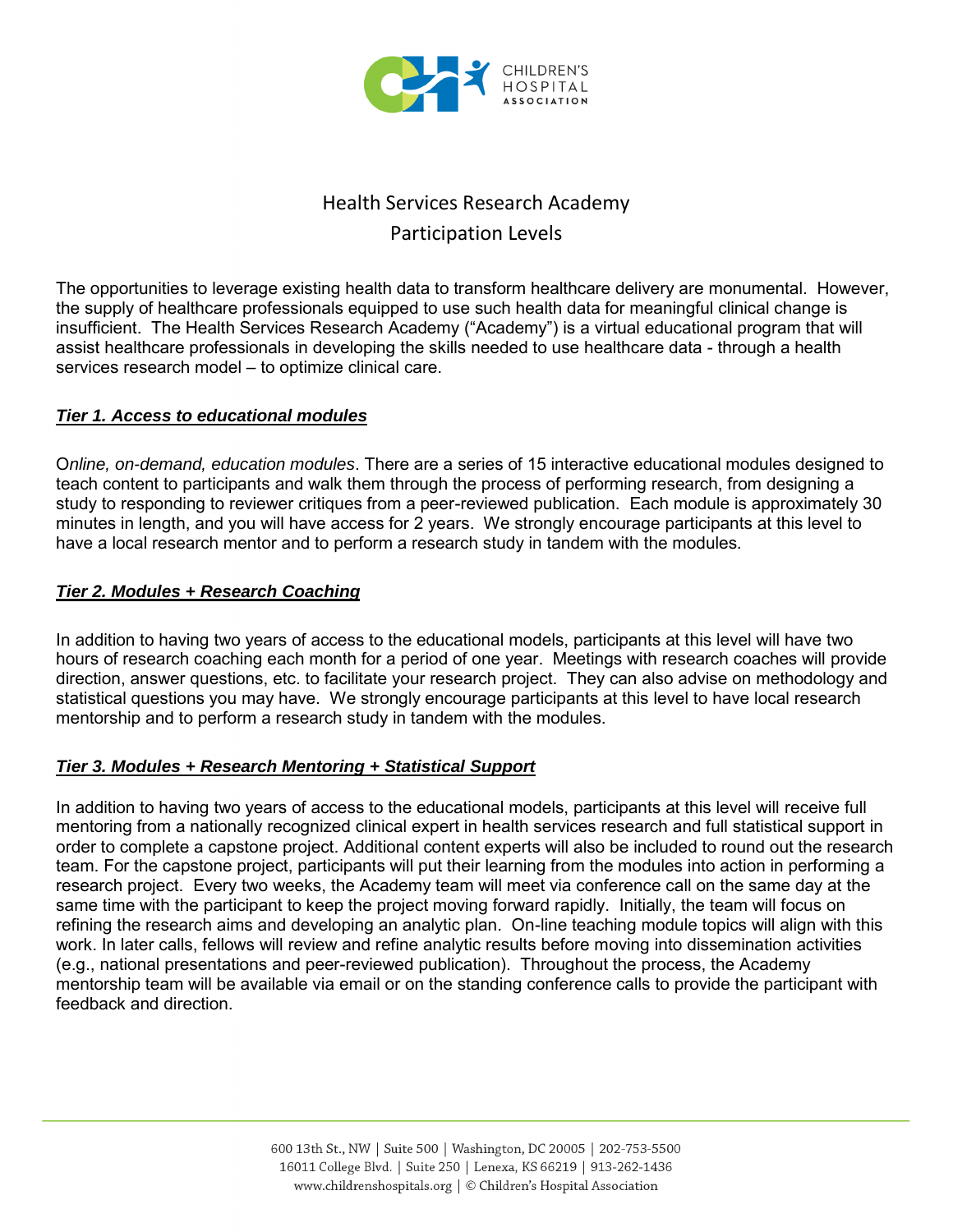

# **Health Service Research Academy**

Directors and Mentors



#### **Jay Berry, MD, MPH**

#### **Co-Director of the Health Services Research Academy Chief of Complex Care, Boston Children's Hospital Associate Professor of Pediatrics, Harvard Medical School**

Jay is a health services researcher with a 14-year partnership with Dr. Hall on an array of big data projects involving children with medical complexity, perioperative care, healthcare utilization, and outcomes. Jay is also Associate Director of the Children and Youth with Special Healthcare Needs Research Network. His funding sources have included the NICHD, Agency for Healthcare Research and Quality, Lucile Packard Foundation for Children's Health, and the Maternal and Child Health Bureau.



#### **Matt Hall, PhD**

#### **Co-Director of the Health Services Research Academy Principal Biostatistician, Children's Hospital Association**

Matt has performed pediatrics health services and policy research for over 10 years at CHA. He leads CHA's Statistical Division and oversees 15 physician-led multicenter research groups that use CHA's data assets for clinical, operational, and financial improvement by hospitals and policy makers. Matt is the Director of CHA's Health Services Research Academy, an online training program for people who want to learn how to do health services research. He is a Statistical Editor at the *Journal of Hospital Medicine*.



#### **Samir Shah, MD, MSCE**

**Director, Division of Hospital Medicine, Cincinnati Children's Professor and Director, Division of Hospital Medicine James M. Ewell Endowed Chair Cincinnati Children's Hospital Medical Center Editor-in-Chief, Journal of Hospital Medicine**

Samir is board-certified in Pediatrics, Pediatric Infectious Diseases, and Pediatric Hospital Medicine. His research focuses on improving efficiency and effectiveness of care for hospitalized children with emphasis on common, serious infections. He also serves as Vice Chair for the Pediatric Research in Inpatient Settings Network.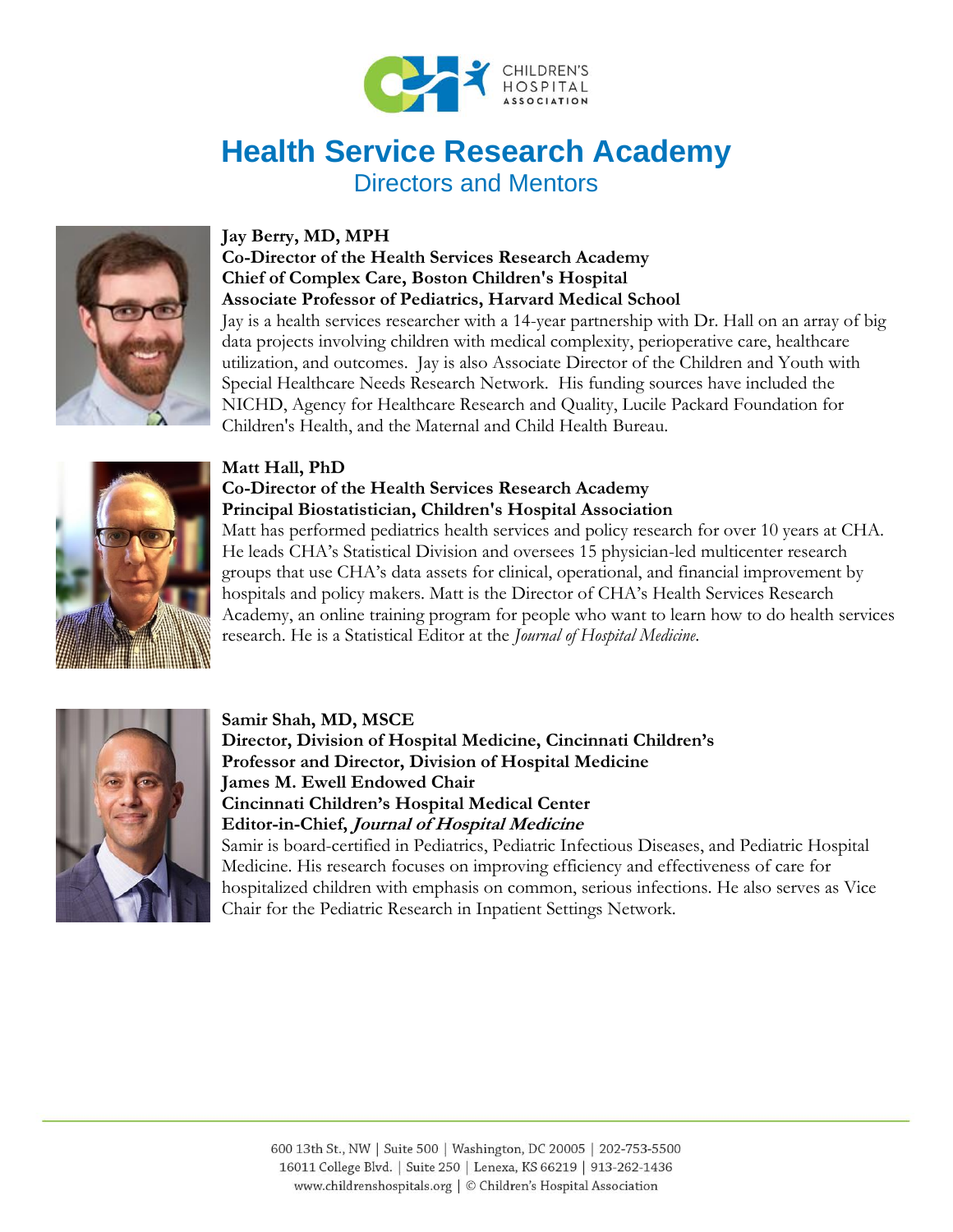

#### **Karen M Wilson, MD, MPH Debra and Leon Black Professor and Division Chief of General Pediatrics Vice-Chair for Clinical and Translational Research Icahn School of Medicine at Mount Sinai**

Karen is a pediatric hospitalist and clinical researcher who has studied the impact of secondhand tobacco smoke and marijuana exposure on children, tobacco smoke exposure in multi-unit housing, and how to help parents quit smoking. Karen is a Principal Investigators of the American Academy of Pediatrics (AAP)/Julius B. Richmond Center of Excellence and she chairs of the AAP's Tobacco Consortium. Karen is also the Chair of the Pediatric Research in Inpatient Settings Network Executive Council, and Deputy Editor of *Hospital Pediatrics*.



#### **Joel S. Tieder, MD, MPH Associate Professor, Seattle Children's**

Joel is a pediatric hospitalist at Seattle Children's Hospital and the University of Washington. He directs the Seattle Children's Pediatric Hospital Medicine Fellowship and Multi-Specialty Maintenance of Certification Program. He is the Chair of the AAP Council on Quality Improvement and Patient Safety and the Chair for the AAP Subcommittee on Brief Resolved Unexplained Events (BRUEs). He has led many national research projects aimed to improve the quality of care for hospitalized children, which currently includes a large multicenter study PHIS study aimed at evaluating and improving the outcomes of infants who have experienced a BRUE.



#### **Kavita Parikh, MD, MSHS**

#### **Director of Research, Division of Hospital Medicine, Children's National Hospital and Associate Professor of Pediatrics at George Washington School of Medicine, Washington DC**

Kavita is committed to improving and standardizing care for hospitalized children to improve health outcomes and reduce disparities and is currently funded through a career training award (K08) through the Agency for Healthcare Research and Quality. She also serves in national leadership roles, including the steering committee for the Value in Inpatient Pediatrics (VIP) Network, associate executive council for the Pediatric Research in Inpatient Settings (PRIS) Network, and Hospital Pediatrics editorial board. She is board-certified in Pediatric Hospital Medicine and enjoys mentoring junior faculty.



#### **Mark Neuman, MD, MPH**

**Director of Research, Division of Emergency Medicine, Boston Children's Hospital**  Mark has been conducting health services research for over 20 years. His primary research interests include the use of low-value testing and variability in care in the Emergency Department setting, with a focus on the management of infectious diseases. His primary interest revolves around the value of CXR for the diagnosis of pneumonia. Mark leads the ED PHIS research group and is involved with multiple collaborative projects in the area of pneumonia, BRUE, readmissions, and the management of the febrile infant.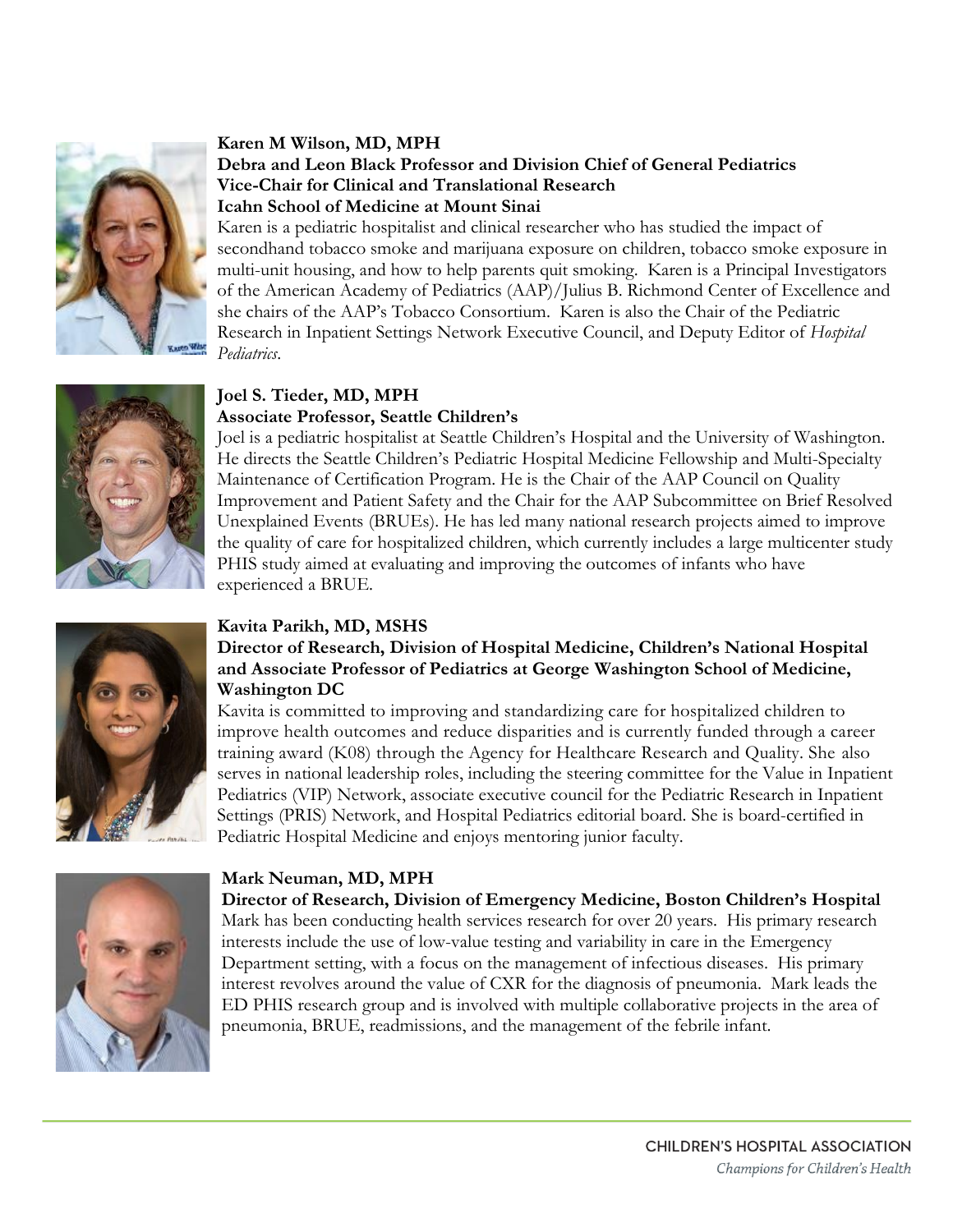

#### **Derek J. Williams, MD, MPH Chief of the Division of Hospital Medicine Associate Professor of Pediatrics Vanderbilt University School of Medicine Monroe Carell Jr. Children's Hospital at Vanderbilt**

Derek is a clinical and health services researcher with an array of experience conducting multicenter cohort studies, clinical trials, and implementation research. His research program centers on improving care delivery and outcomes for children with pneumonia and other acute respiratory illnesses, and is supported by funding from CDC, NIH, and AHRQ. He is also a member of the Executive Council of the Pediatric Research in Inpatient Settings (PRIS) Network.



#### **Troy Richardson, PhD**

#### **Biostatistician, Research and Statistics, Children's Hospital Association**

Troy has expertise in statistical planning and analysis of studies leveraging large datasets such as detailed hospitalization data and insurance claims. At CHA, he facilitates collaborative health-services research projects investigating resource utilization and clinical epidemiology of diseases in pediatric populations, and currently serves as the lead biostatistician for CHA's Quality Improvement & Measurement (QIM) multicenter quality improvement collaboratives. He is a Statistical Editor at *Hospital Pediatrics*.



#### **Jonathan Rodean, MPP**

#### **Biostatistician, Research and Statistics, Children's Hospital Association**

Jonathan has extensive experience with the collection, transformation, and analysis of a wide range of clinical and administrative datasets, as well as a focused expertise in survey methodology. When he is not rewording small-scale surveys of patients and providers or analyzing national government surveys, he supports research groups and grant work that focus on topics like the Emergency Department, Mental Health, and Children with Special Healthcare Needs.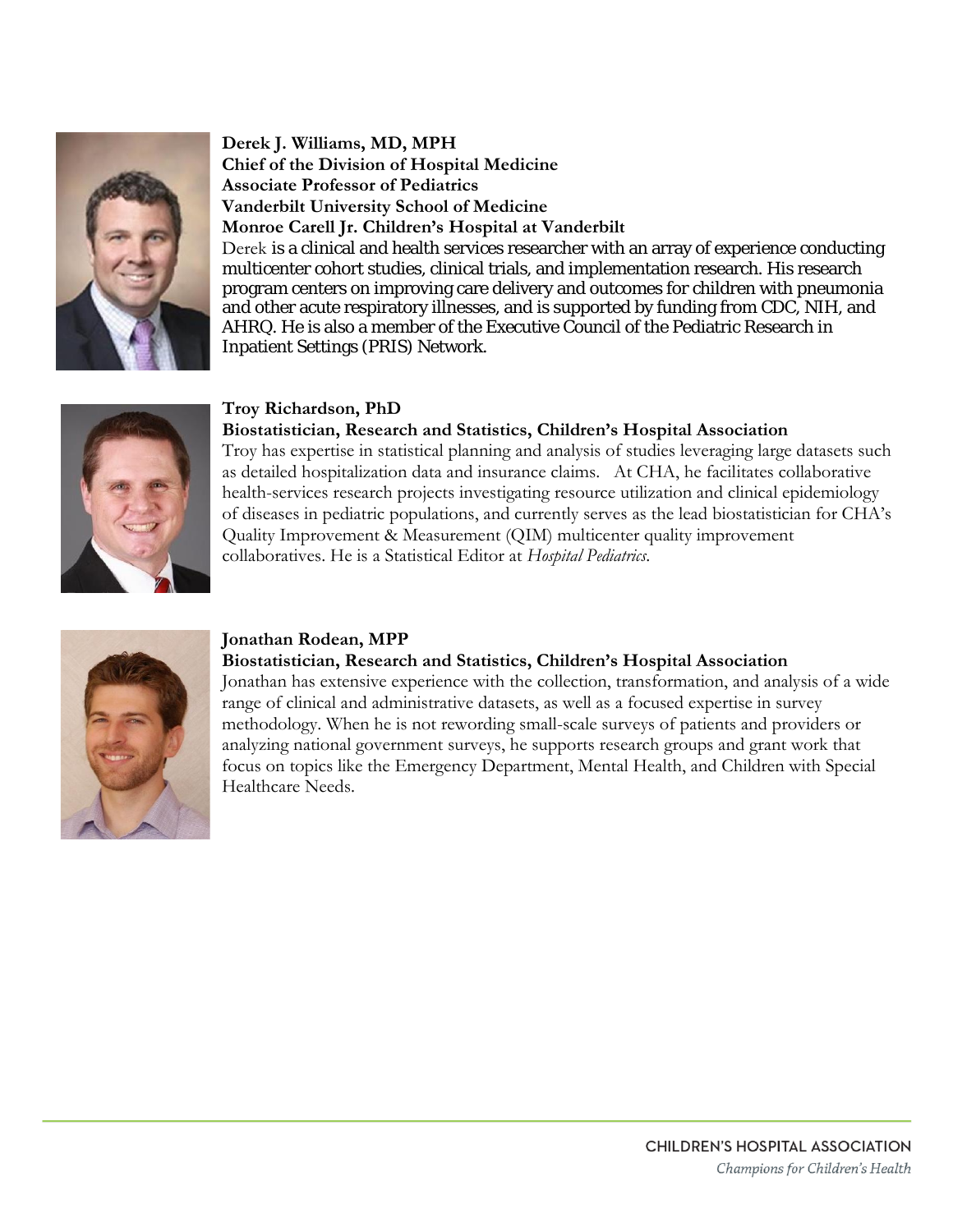

# **Health Service Research Academy Participants**

# **2021 Class**

# Tier 3 Participants

Stacey Cook, MD Specialty: Pediatric Complex Care Hospital: Boston Children's Hospital Project: TBD Kamakshya Patra, MD Specialty: Pediatric Hospital Medicine Hospital: WVU Medicine Children's Project: TBD Amy, DeLaroche, MD Specialty: Pediatric Emergency Medicine Hospital: Children's Hospital of Michigan Project: TBD Katherine Slain, MD Specialty: Pediatric Critical Care Hospital: UH Rainbow Babies & Children's Hospital Project: TBD Andrew Yu, MD Specialty: Pediatric Hospital Medicine Hospital: Children's Health, Dallas Project: TBD Ladan Agharokh, MD Specialty: Pediatric Hospital Medicine Hospital: Children's Health, Dallas Project: TBD Megan Gribbons, MD Specialty: Pediatric Hospital Medicine Hospital: Children's Health, Dallas Project: TBD Arda Hotz, MD Specialty: Pediatric Hospital Medicine Hospital: Boston Children's Hospital Project: TBD Ben Lee, MD Specialty: Pediatric Hospital Medicine Hospital: Children's Health, Dallas Project: TBD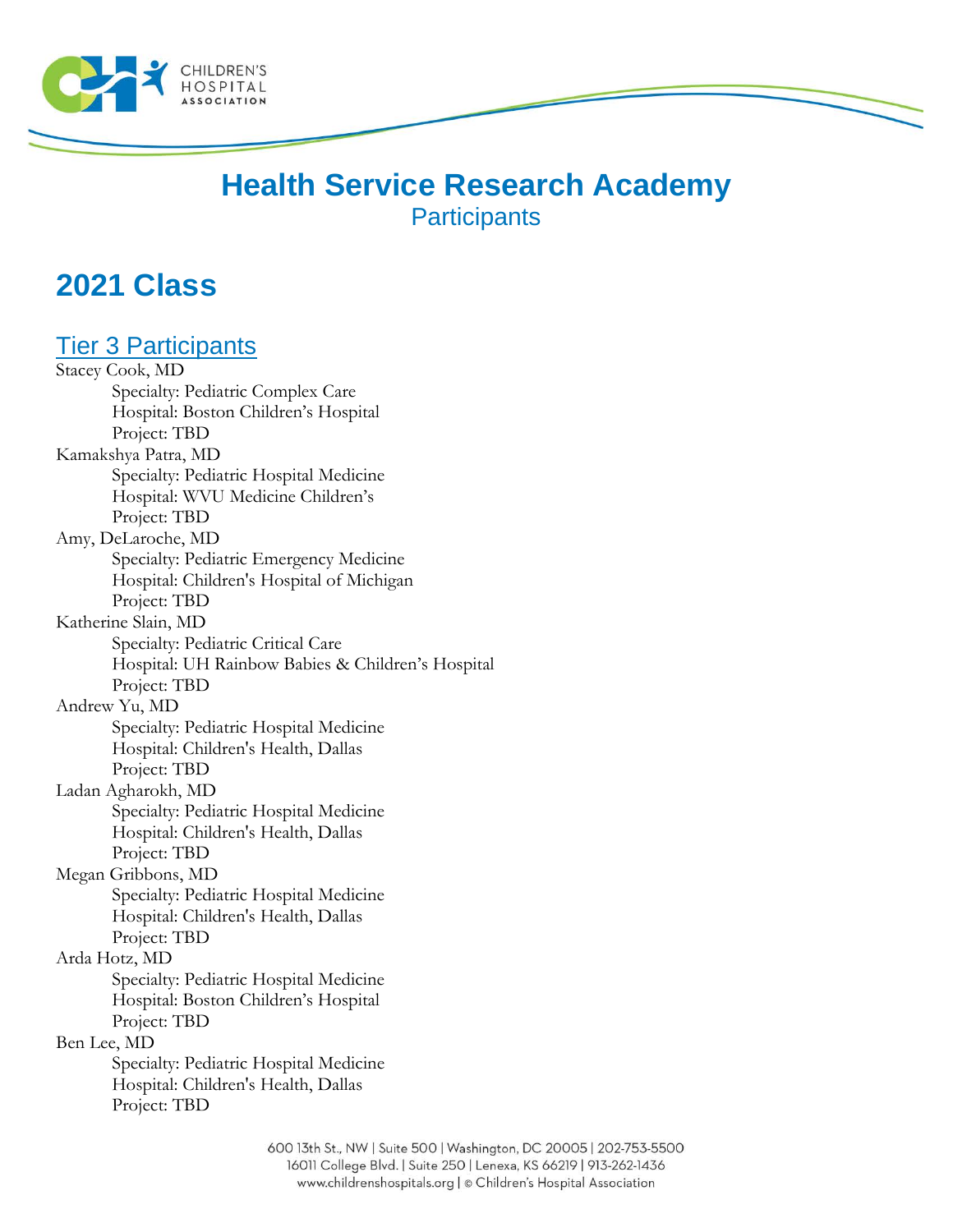Wen Jiang, MD Specialty: Otolaryngology Hospital: Rady Children's Hospital San Diego Project: TBD

### **Tier 2 Participants**

Panam Kaur, MD Specialty: Pediatric Gastroenterology Hospital: Children's Mercy Kansas City Project: TBD Ellie Sharp, MD Specialty: Pediatric Hospital Medicine Hospital: UPMC Children's Hospital of Pittsburgh Project: TBD Brian King, MD Specialty: Neonatology Hospital: Texas Children's Hospital Project: TBD

## Tier 1 Participants

Vanessa McFadden; Children's Wisconsin Tiranun Rungvivatjarus; Rady Children's Hospital San Diego Judy Lee; Children's Health, Dallas Tiffany Lieu; Children's Health, Dallas Stephanie Arar; Children's Health, Dallas Lasya Challa; Children's Health, Dallas Harita Katragadda; Children's Health, Dallas Clifford Chen; Children's Health, Dallas Vineeta Mittal; Children's Health, Dallas Courtney Solomon; Children's Health, Dallas Sarah Bradley; Children's Health, Dallas Divya Rajan; Children's Health, Dallas Michelle Polich; Rady Children's Hospital San Diego Tammie Dewan; Alberta Children's Hospital Nicole Hames; Children's Healthcare of Atlanta Jen Perez; Boston Children's Hospital

#### **CHILDREN'S HOSPITAL ASSOCIATION** Champions for Children's Health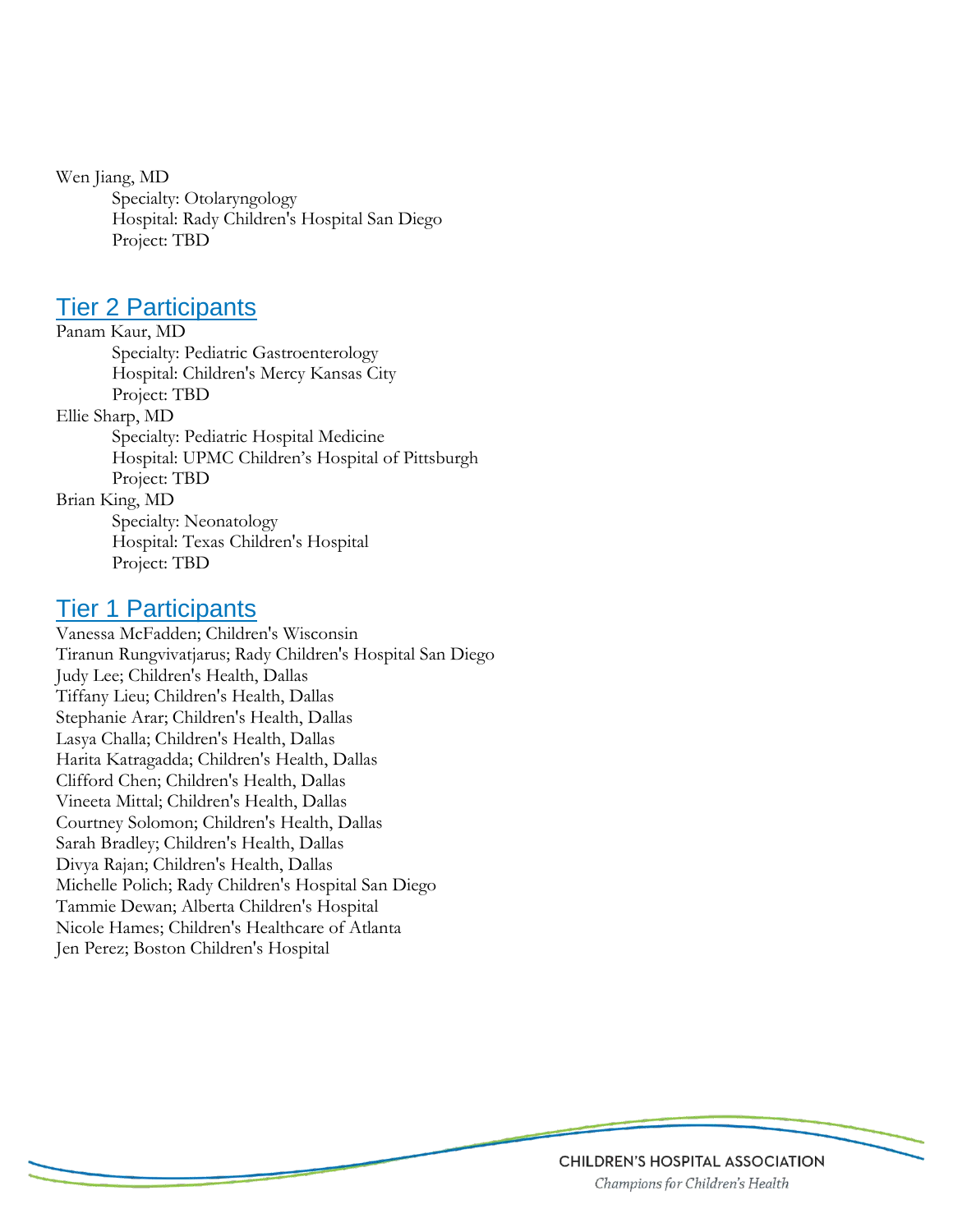# **2020 Class**

# Tier 3 Participants

Tom Attard, MD Specialty: Pediatric Gastroenterology Hospital: Children's Mercy Kansas City Project: Meckel's diverticulum in adults; seldom suspected and frequently found Tim Onarecker, MD Specialty: Pediatric Infectious Diseases Hospital: Arkansas Children's Hospital Project: Post-Surgical Complication Rates in Children with Chronic Indwelling Devices Nate Bayer, MD Specialty: Pediatric Hospital Medicine Hospital: Golisano Children's Hospital at The University of Rochester Medical Center Project: Healthcare utilization of children with neurologic impairment in first 5 years Jeff Winer, MD Specialty: Pediatric Hospital Medicine Hospital: Le Bonheur Children's Hospital Project: The Effect of Routine High-Flow Nasal Cannula Use in Children Admitted to Children's Hospitals with Moderate Bronchiolitis

### Tier 2 Participants

Amanda Montalbano, MD Specialty: Pediatric Urgent Care Hospital: Children's Mercy Kansas City Project: Respondents vs Non-respondents on Pediatric Inpatient Experience Surveys Rebecca Eck Specialty: Pediatric Nurse Practitioner Hospital: Children's Mercy Kansas City Project: Gaps in continuity of care in intrafacility pediatric transfers between urgent care and emergency department Grace Kim, MD Specialty: Pediatric Hospital Medicine Hospital: UH Rainbow Babies & Children's Hospital Project: Association of Maternal Tdap Recommendations with Pertussis Hospitalizations of Young Infants in the United States Jennifer Hoffmann, MD Specialty: Pediatric Emergency Medicine Hospital: Ann & Robert H. Lurie Children's Hospital of Chicago

Project: Emergency Department Visits for Suicidal Ideation and Self-Harm in Rural and Urban Children